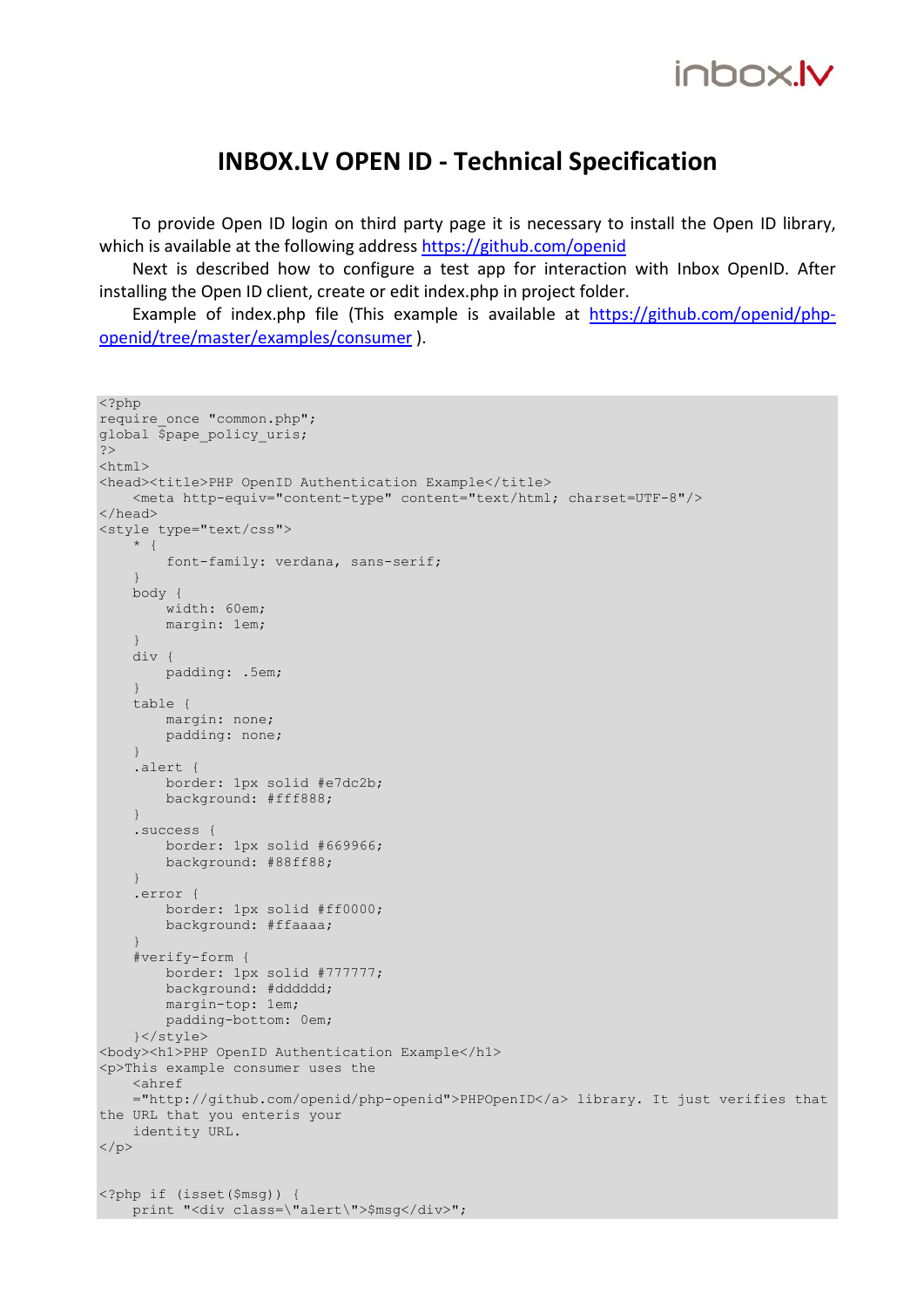## inbox.**Iv**

```
} ?><?php if (isset($error)) { 
    print "<div class=\"error\">$error</div>"; 
} ?><?php if (isset($success)) { 
    print "<div class=\"success\">$success</div>"; 
|3 \rangle<div id="verify-form"> 
     <form method="get" action="try_auth.php" id="auth_form"> 
         Autorizacion button: <a href="#" 
onclick="document.getElementById('auth_form').submit();return false;"> 
             <img src="INBOX_OPEN_ID_IMG" style="border:solid 1px #aaa;" 
align="absmiddle"/> 
        \langlea>
         <!--Identity&nbsp;URL:--><input type="hidden" name="action" value="verify"/> 
         <input type="hidden" name="openid_identifier" 
value="http://login.inbox.lv/openid/INBOX_OPEN_ID/"/> 
         <!--<p>Optionally, request these PAPE policies:</p><p> 
         <?php 
         foreach ($pape_policy_uris as $i => $uri) { 
            print "<input type=\"checkbox\" name=\"policies[]\" value=\"$uri\" />";
            print "$uri<br/>>";
 } 
         ?></p><input type="submit" value="Verify" />--></form> 
\langlediv\rangle</body> 
</html>
```
In this file replace INBOX OPEN ID to public key, which will be provided to you after registration by the administration of portal inbox.lv. Use icons from the library of graphic materials OPEN ID as the parameter INBOX\_OPEN\_ID\_IMG. Change the settings and update the file on the server. The following is an example how to initiate an authorization try\_auth.php (common.php file delivers client-side for OPEN ID).

```
\mathord{<} ?\mathtt{php}require_once "common.php"; 
session start();
function getOpenIDURL() { 
     // Render a default page if we got a submission without an openid 
     if (empty($_GET['openid_identifier'])) { 
         \frac{1}{2} = "Expected an OpenID URL.";
         include 'index.php'; 
          exit(0); 
     } 
    return $ GET['openid identifier'];
} 
function run() { 
     $openid = getOpenIDURL(); 
     $consumer = getConsumer();
```
Start of the OpenID authentication process: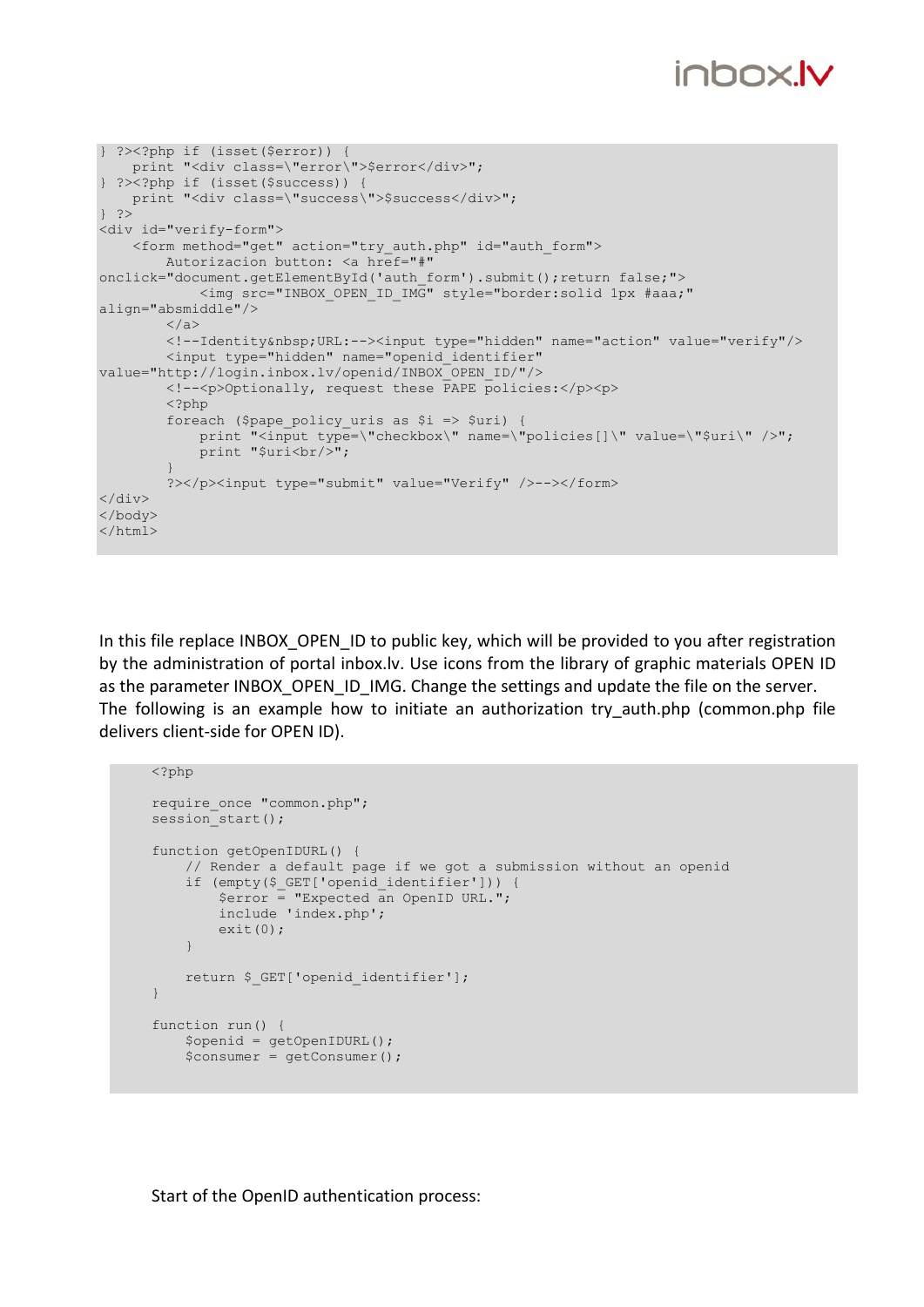#### inhnx**lv**

\$auth request = \$consumer->begin(\$openid);

Request means that there is no authentication possible, and we cannot launch the Open ID

```
if (!$auth request) {
        displayError("Authentication error; not a valid OpenID."); 
    } 
    $sreg_request = Auth_OpenID_SRegRequest::build( 
                                       // Required 
                                        array('nickname'), 
                                        // Optional 
                                       array('fullname', 'email')); 
   if ($sreg_request) { 
       $auth_request->addExtension($sreq_request);
    } 
 $policy_uris = null; 
 if (isset($_GET['policies'])) { 
     $policy <code>uris = $ GET['polities'];</code> } 
  $pape request = new Auth OpenID PAPE Request($policy uris);
   if ($pape_request) { 
      $auth_request->addExtension($pape_request);
    }
```
Redirecting users to the OpenID server for authentication. Store the token for this authentication so we can verify the response. For OpenID 1, send a redirect. For OpenID 2, use a Javascript form to send a POST request to the server.

```
if ($auth request->shouldSendRedirect()) {
     $redirect_url = $auth_request->redirectURL(getTrustRoot(), 
                                                 getReturnTo());
```
If the redirect URL can't be built, display an error message.

```
if (Auth OpenID::isFailure($redirect url)) {
   displayError("Could not redirect to server: " . $redirect url->message);
  } else {
```
Send redirect.

```
header("Location: ".$redirect url);
     } 
 } else {
```
Generate form markup and render it.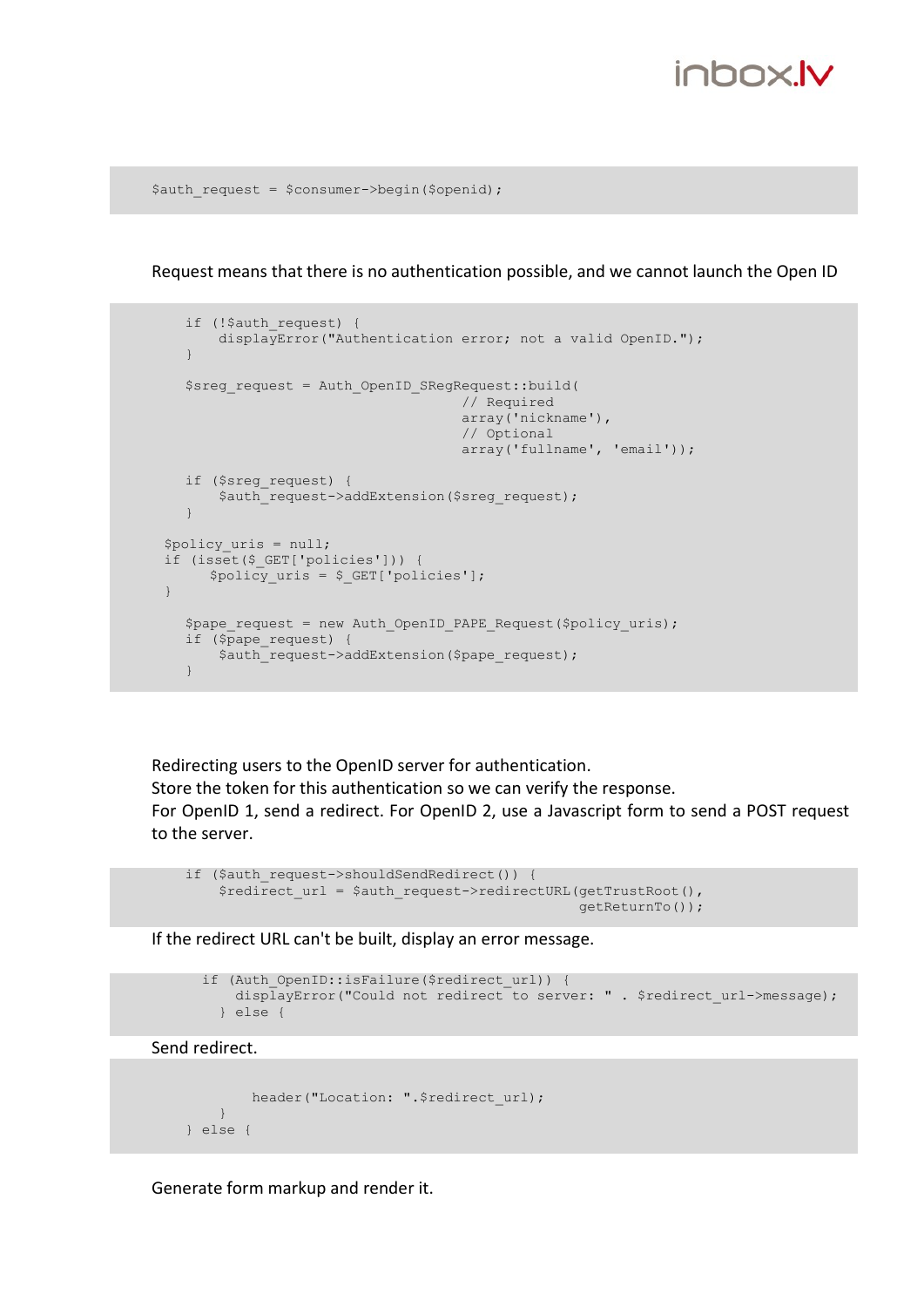### inhnx**lv**

```
 $form_id = 'openid_message'; 
 $form_html = $auth_request->htmlMarkup(getTrustRoot(), getReturnTo(), 
                                           false, array('id' \Rightarrow $form id));
```
Display an error if the form markup couldn't be generated otherwise, render the HTML.

```
if (Auth OpenID::isFailure($form html)) {
             displayError("Could not redirect to server: " . $form_html->message); 
         } else { 
            print $form_html; 
         } 
     } 
} 
run(); 
?>
```
Next is a sample file finish auth.php, responsible for processing the data after authorization (common.php file delivers client-side for OPEN ID).

```
<?php 
require once "common.php";
session_start();
function escape($thing) { 
     return htmlspecialchars($thing); 
} 
function run() { 
     $consumer = getConsumer();
```
Complete the authentication process using the server's response.

```
$return to = getReturnTo();$response = $consumer->complete($return_to);<br>// print r($response);
// print_r($response);<br>// exit;
      exit;
```
Check the response status.

if (\$response->status == Auth\_OpenID\_CANCEL) {

This means the authentication was cancelled.

```
 $msg = 'Verification cancelled.'; 
 } else if ($response->status == Auth_OpenID_FAILURE) {
```
Authentication failed; display the error message.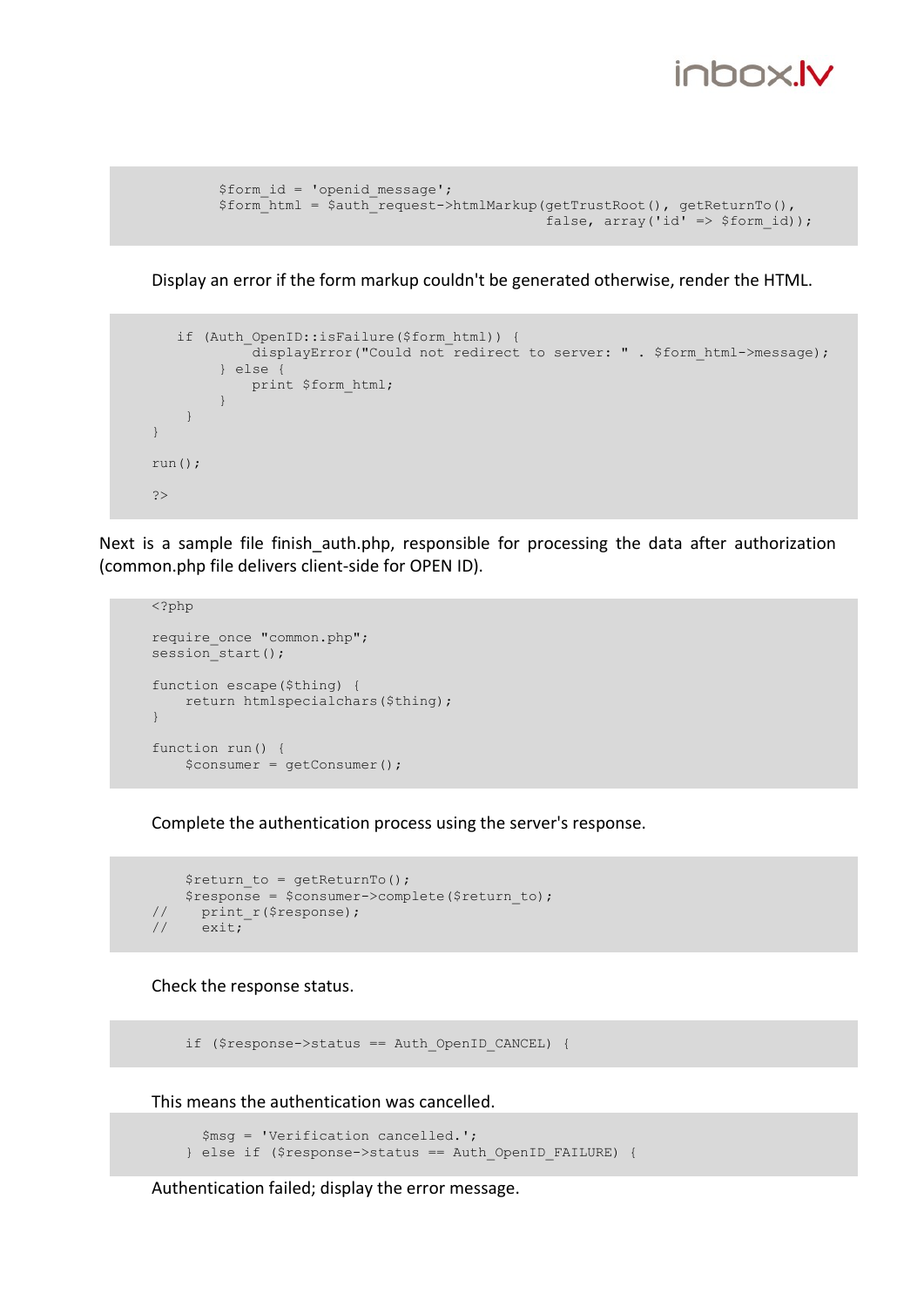

```
 $msg = "OpenID authentication failed: " . $response->message; 
 } else if ($response->status == Auth_OpenID_SUCCESS) {
```
This means the authentication succeeded; extract the identity URL and Simple Registration data (if it was returned).

```
 $openid = $response->getDisplayIdentifier(); 
       $esc identity = escape(Sopenid); $success = sprintf('You have successfully verified ' . 
                            '<a href="%s">%s</a> as your identity.', 
                           $esc_identity, $esc_identity);
        if ($response->endpoint->canonicalID) { 
            $escaped canonicalID = escape($response->endpoint->canonicalID);
            $success .= ' (XRI CanonicalID: '.$escaped canonicalID.') ';
 } 
       $sreg_resp = Auth_OpenID_SRegResponse::fromSuccessResponse($response);
       $sreg = $sreg resp->contents();
        if (@$sreg['email']) {
```
You also returned email, nickname and full name

```
 $success .= " You also returned '".escape($sreg['email']). 
                     "' as your email."; 
 } 
           if (@$sreg['nickname']) { 
                $success .= " Your nickname is '".escape($sreg['nickname']). 
                   \mathbf{u}, \mathbf{u};
 } 
           if (@$sreg['fullname']) { 
               $success .= " Your fullname is '".escape($sreg['fullname']). 
                     "'."; 
 } 
$pape_resp = Auth_OpenID_PAPE_Response::fromSuccessResponse($response);
if ($pape_resp) { 
               if ($pape resp->auth policies) {
                     $success .= "<p>The following PAPE policies affected the 
authentication:</p><ul>";
                     foreach ($pape_resp->auth_policies as $uri) { 
                         $escaped uri = escape(Suri);$success .= "<li><tt>$escaped uri</tt></li>";
denotes the control of the second property of the second property of the second property of the second property of the second property of the second property of the second property of the second property of the second prop
                    $success .= "</ul>"; 
                } else { 
                    $success .= "<p>No PAPE policies affected the authentication.</p>"; 
 } 
               if ($pape resp->auth age) {
                    \sqrt{2}age = escape(\sqrt{2}pape resp->auth age);
                     $success .= "<p>The authentication age returned by the " .
```